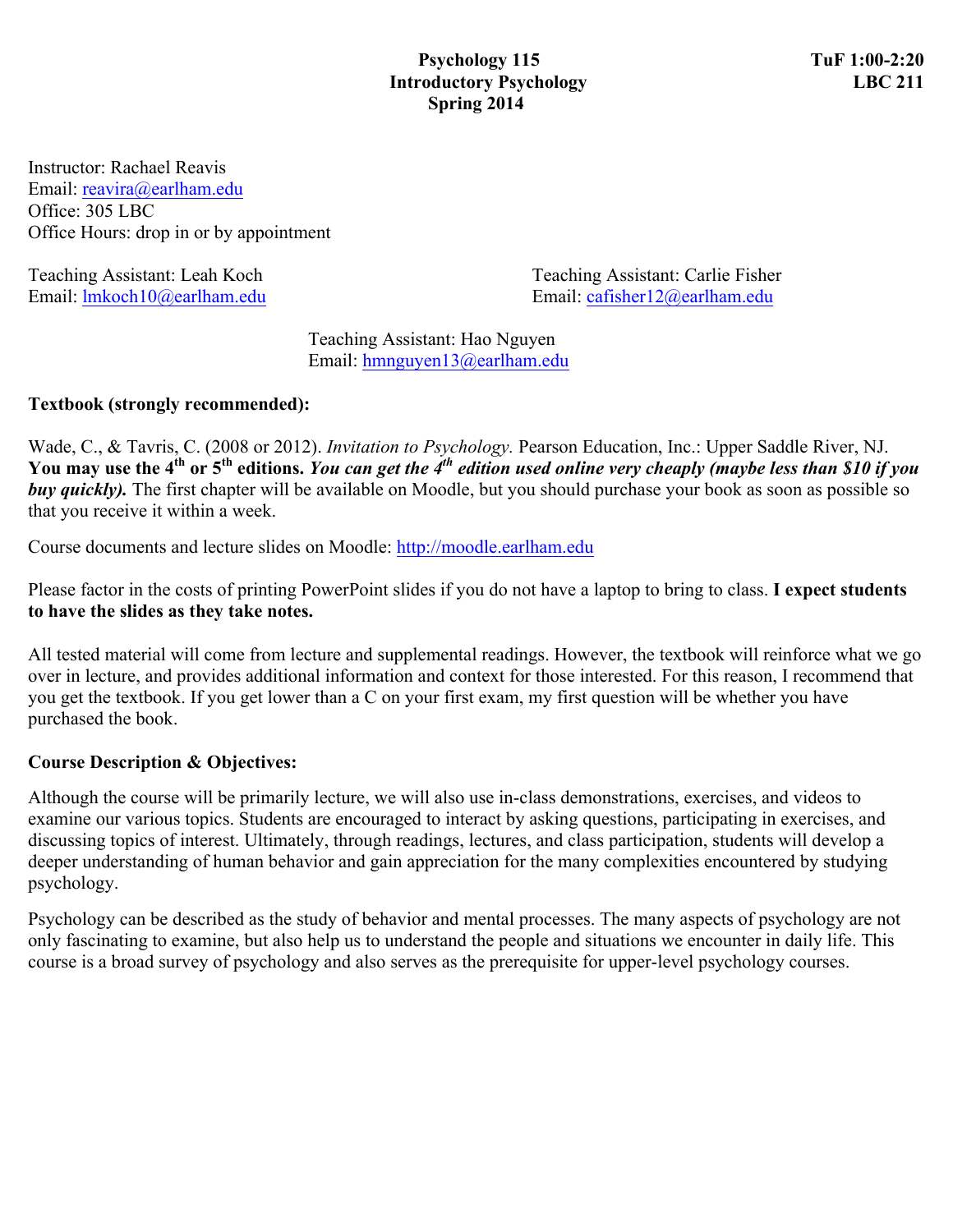### **Specific Course Goals**

By the end of the semester, you should be able to:

- 1. Identify the major areas of study within psychology (e.g., biological, developmental, social, clinical) along with their key concepts and contributors.
- 2. Recognize and discuss notable theoretical viewpoints in psychology.
- 3. Know and describe the role that psychologists play in broadening our understanding of human behavior.
- 4. Discuss the role of research in psychology along with how it is conducted, its utility, and its limitations.
- 5. Demonstrate the knowledge gained in scenarios that require application and critical thinking.
- 6. Understand Psychology as a science.

## **Psychology Department Goals**

The following psychology department goals (based on the APA guidelines) are especially relevant for this course. The italicized/underlined goals are particularly emphasized:

- *1. Knowledge Base of Psychology*
- 2. Research Methods in Psychology
- *3. Critical Thinking Skills in Psychology*
- *4. Application of Psychology*
- *5. Values in Psychology*
- 6. Communication Skills
- 7. Sociocultural and International Awareness

### **Earlham General Education Goals:**

The following general education goals are especially relevant for this course. Italicized/bold items are particularly emphasized:

- 1. *Close and critical reading, thoughtful reflection, ready discussion*, and cogent writing.
- 2. Increased adeptness in thoughtfully considering texts of all sorts, whether singly or in comparison with one another.
- 3. Practice and discipline in group learning.

### **Evaluation:**

Your final grade will be based on participation/attendance/quizzes, an applied project & homework, five journal article summaries, 5 tests, and one final. I will drop your lowest grade (your combined participation/attendance/quizzes/journal articles, **one** of 5 unit tests, **OR** your final). Your application project/homework grade will not be dropped.

**1) Participation/Attendance.** Attendance will be taken every day. There are two main ways that you are expected to participate actively. First, you are expected to volunteer ideas in class and to ask both clarifying and conceptual questions in class. Second, you will be expected to participate actively in small group discussions. Your TAs and I will evaluate your participation in both large  $\&$  small group settings. In small group discussions, you will have questions to discuss as a group, but you will hand in individual responses to the questions that will be evaluated by your TAs. I would prefer that students contribute freely and willingly in large group discussions and not have to randomly call on students. However, I reserve the right to do so. The grades earned will be converted to a **50-point grade.**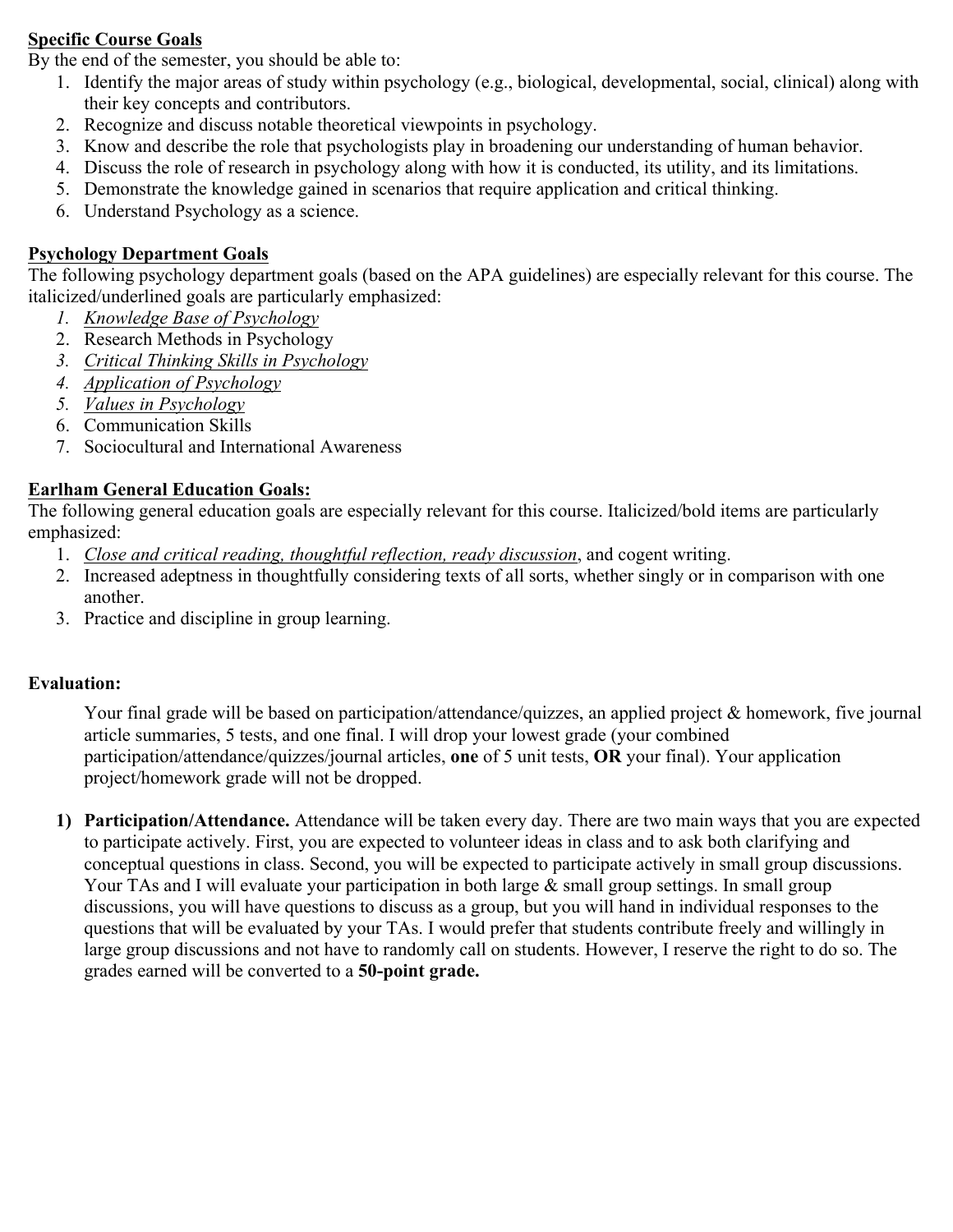**2) Quizzes.** For each unit, you will take a practice 5-question multiple-choice quiz in class. After taking the quiz, you will discuss the questions and answers in a small group. Quizzes will be administered the class period before a test and are listed on the schedule as a quiz day. These quizzes are graded taken/not taken. You will receive three attendance/participation points for taking the quiz. You cannot take the quiz if you miss class. **This will be part of your attendance/participation grade.**

There are also practice quizzes available on Moodle. These are not for a grade, are optional, and are separate from the quiz requirement in class.

**3) Tests.** Research has shown that students learn more when they are given more frequent examinations that cover less material. Therefore, the majority of points in this class will come from 5 tests, each covering 2-3 chapters. Tests will consist primarily of multiple-choice questions and short answers. Tests will each be worth 100 points. Most tested material will be from lecture. Unless otherwise noted, material covered in the textbook but not addressed in lecture will not be tested. **However, 15%-25% of each test will be over material in the supplemental readings.** For the most part, information in supplemental readings will not be covered in lecture. I strongly recommend that you read the supplemental reading when it is assigned so that you can ask questions about it. There is no time limit for the tests, so please take your time to carefully read the questions and review your answers. You may not, however, leave the exam for a class and come back later if you cannot finish during our class period. If you have a class after this one, and you think you need extra time, you need to speak to me in advance about arriving early. **Students tend to find my tests difficult**. Studying in advance, attending class, and taking advantage of study materials are highly recommended. You are responsible for your own education. I won't be mad if you don't study or never show up to class, but it is unlikely that you will earn the same grade as you would if you applied yourself. **Finally, if you arrive after the first student has completed his or her exam, you will not be permitted to take the test, and you will receive a zero for the test**.

\*Please note that make-ups are allowed ONLY for the following reasons: participation in an official college event or death of an immediate family member (parent, sibling, spouse, or child). Excuses must be verified by a note from a college official (e.g., coach's note). In the case of death of immediate family member, please contact me when you are able. As I drop one exam, **no other excuses will be permitted**, including for personal illness or death of an extended family member. For exams missed due to participation in an official university event, you must contact me BEFORE the missed exam and exams **must be taken BEFORE the exam you will be missing**. Make-up tests will differ from the original exam and may differ in the level of difficulty. (Special arrangements will be made for students who experience the death of an immediate family member, including the option of taking an Incomplete.)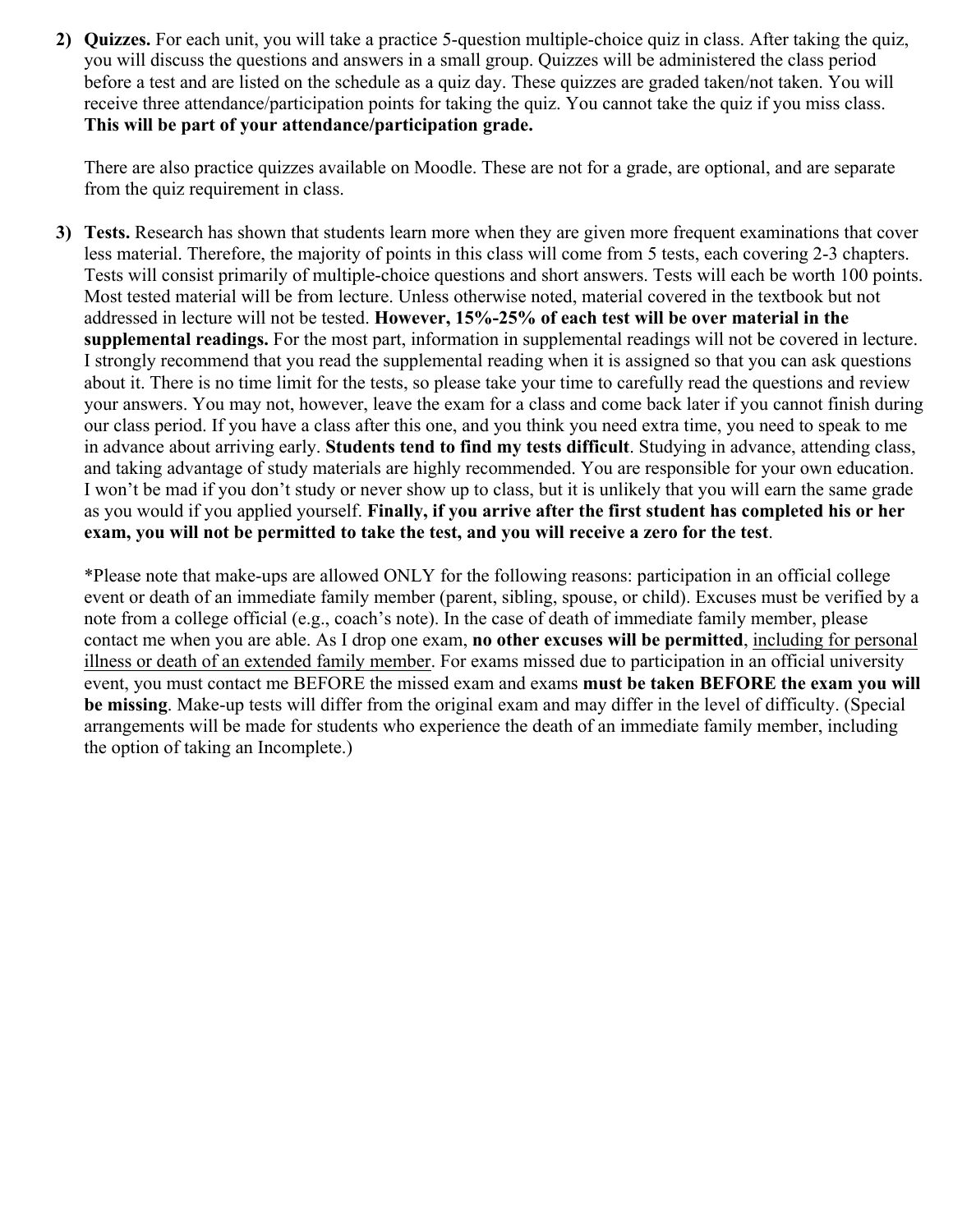- **4) Current Directions Project.** For each chapter, you have a required supplemental reading, which is an article from the journal *Current Directions in Psychological Science*. For each unit, you will also be required to locate a *different* article from *Current Directions* about a topic covered in any chapter during that unit. The article needs to come from the last 5 years (publication year of 2008 or later). **If you select an article from a journal other than** *Current Directions***, you will not receive credit.** You will read the article and write a 1-2 page summary, double-spaced (about 3-5 paragraphs). It will be very important that **you use your own words**. You should not plagiarize, but **you should also not use quotations**. Putting it in your **own words demonstrates** to me that you **understand** the authors' argument. There is a rubric on Moodle. Two days after the test, by 11:59 pm, you will submit on Moodle a Word document (.doc or .docx, other formats will not be accepted) of your summary. If you have a test on Tuesday, the summary is due on Thursday. We will grade them and return them with comments. Each summary is worth 10 points, for a **total of 50 points**.
- **5) Application Project.** Throughout the semester, you will find opportunities to apply psychological principals and knowledge to everyday life. You will collect **at least one example per chapter** of psychological principals playing out in real life. **You can find a more detailed description of this assignment on Moodle.** In brief, you will find an example (it can really be anything – a news article, a YouTube video, a movie, a personal experience) and explain it using psychological principals covered in class or in the textbook. This is meant to be a fun project that should help you think more critically about psychology and see how it can be applied to the world around you. Everything must be **typed**. You will submit your entries twice during the semester. **The first 5 chapter entries (plus any assigned homework) are due on Moodle on 3/4 by 11:59 pm**, and will include entries for the following chapters: Intro/Research Methods, Memory, Brain, Emotion, & Consciousness. **All entries will be due on 5/6 by 11:59 pm.** *If you are missing an entry at the first evaluation, you will not be able to make it up for the second evaluation.* You will turn in 10 entries in total. I may also ask you to do additional homework assignments during the semester. You will turn these in with your application project. The application project and homework will be **worth 50 points** and will be converted from a percentage. For example, if there are 60 available points and you get 51 one of them, that is 85%, which will translate to 42.5/50. Please note that although I am only collecting entries twice, you are expected to do the entry the week that we cover the chapter. **Your application project grade will not be dropped.**
- **6) Research Requirement.** All PSYC 115 students are required to earn 16 research credits, which can be earned by participating in research or by reading research articles and completing questions. See sheet explaining the requirement for more details. **Failure to meet this requirement will automatically lower your final grade. If you earn 0-6 credits, it will be lowered by a full letter grade. If you earn 7-10 credits, it will be lowered by 2/3 of a letter grade (e.g., C+ to C-). If you earn 11-15 credits, it will be lowered by 1/3 of a letter grade (e.g., C+ to C).** *This is a departmental rule and cannot be altered by your instructor. There are no exceptions.*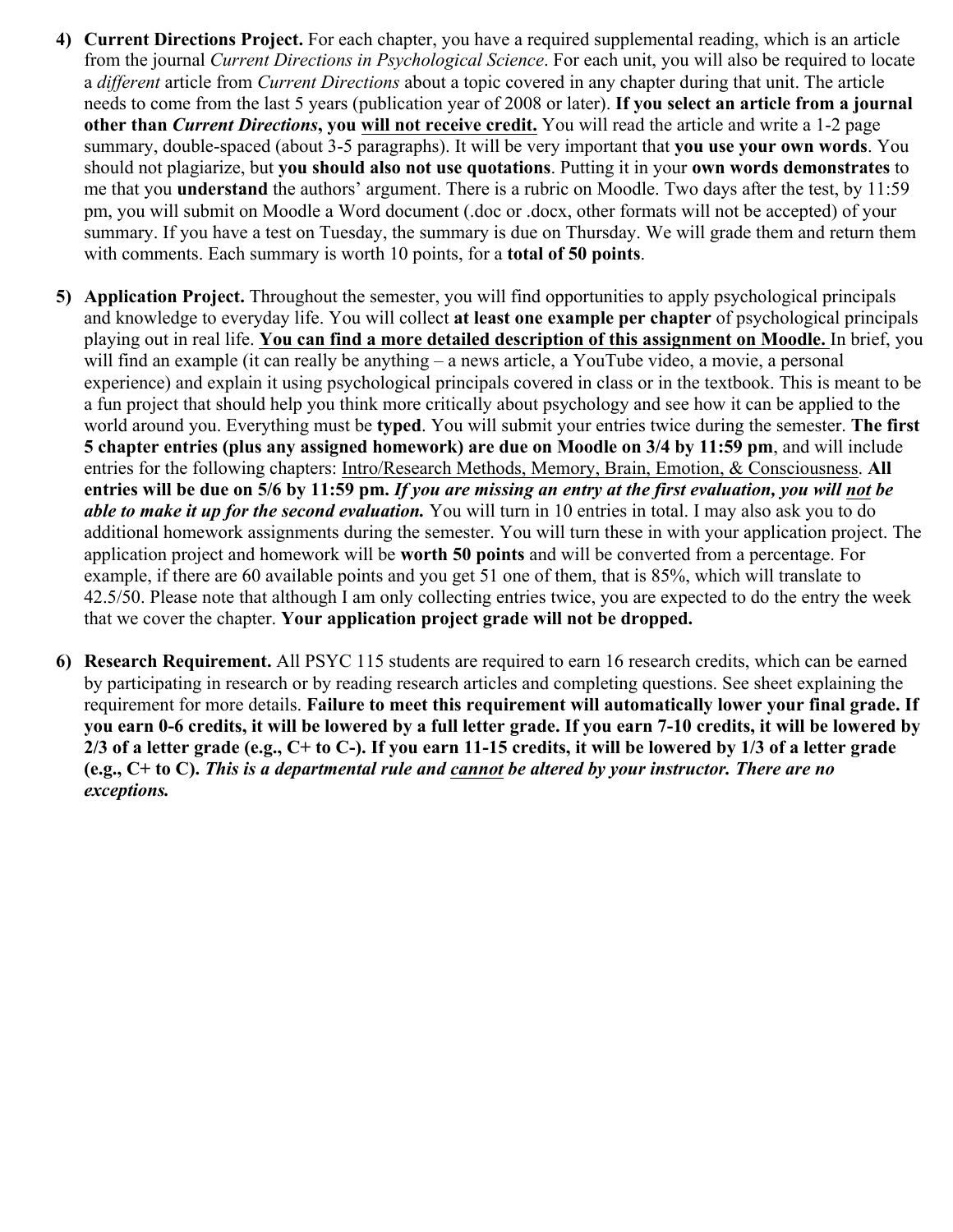**7) Final Exam.** Your final exam will follow a similar format as the tests, but will cover material from the entire semester. Your final may involve more short answer questions than the chapter tests. Material from the lecture and required readings will be tested. The final exam is worth 100 points. The final exam for this class is scheduled for **Thursday, December 12<sup>th</sup> at 2:00 pm**. You must take the exam at the scheduled time. Students will not be permitted to take it at any other time, even if they have booked flights to leave campus before this date. The guidelines about tests apply to the final exam as well.

# **8) Extra credit.**

- You may earn 1 point for each study credit you earn that is *above* the credits for your research requirement. (That's 1 point to the total points – *not* 1 percentage point.) For example, if you do not miss any appointments and have no demerits, but you participate in 18 credits worth of research, then you will meet your research requirement with 16 of the credits, and receive 2 extra credit points.
- § There may also be other opportunities during the semester to earn extra credit points. These will be offered to the class as a whole and individual requests for extra credit are not appropriate. **Students may earn no more than 15 extra credit points.** Extra credit points earned on bonus questions on tests do not count against this total.

# **Late/Makeup Policy.**

*Summaries/Application Project:* If you do not turn in your summary or application project on time, you will lose a letter grade for the first 24 hours that it is late, and another letter grade for each part of 12 hours thereafter. Thus, the best grade that can be received on a paper turned in 2 hours late is a B, a C for a paper turned in 25 hours late, and a D for a paper turned in 37 hours late. You will have ample time to complete your written assignments. If you choose to wait until the last minute you run the risk that your computer dies, you catch the flu, or you have a death in the family. *These will not be excuses for late assignments and you will be penalized, so do not procrastinate.* Assignments are due on Moodle. *Failure to attach files or attaching corrupted files is not an excuse for late work.* I recommend that you sign on to a different computer than the one you where you uploaded your file and try and download it to make sure it is uploaded properly. You are responsible for backing up your work. (See below for technology guidelines.)

*Tests*: See policy above. As one 100-point assignment is dropped, I **do not allow students to make up a test**, except in rare circumstances.

*Quizzes*: These cannot be made up for any reason.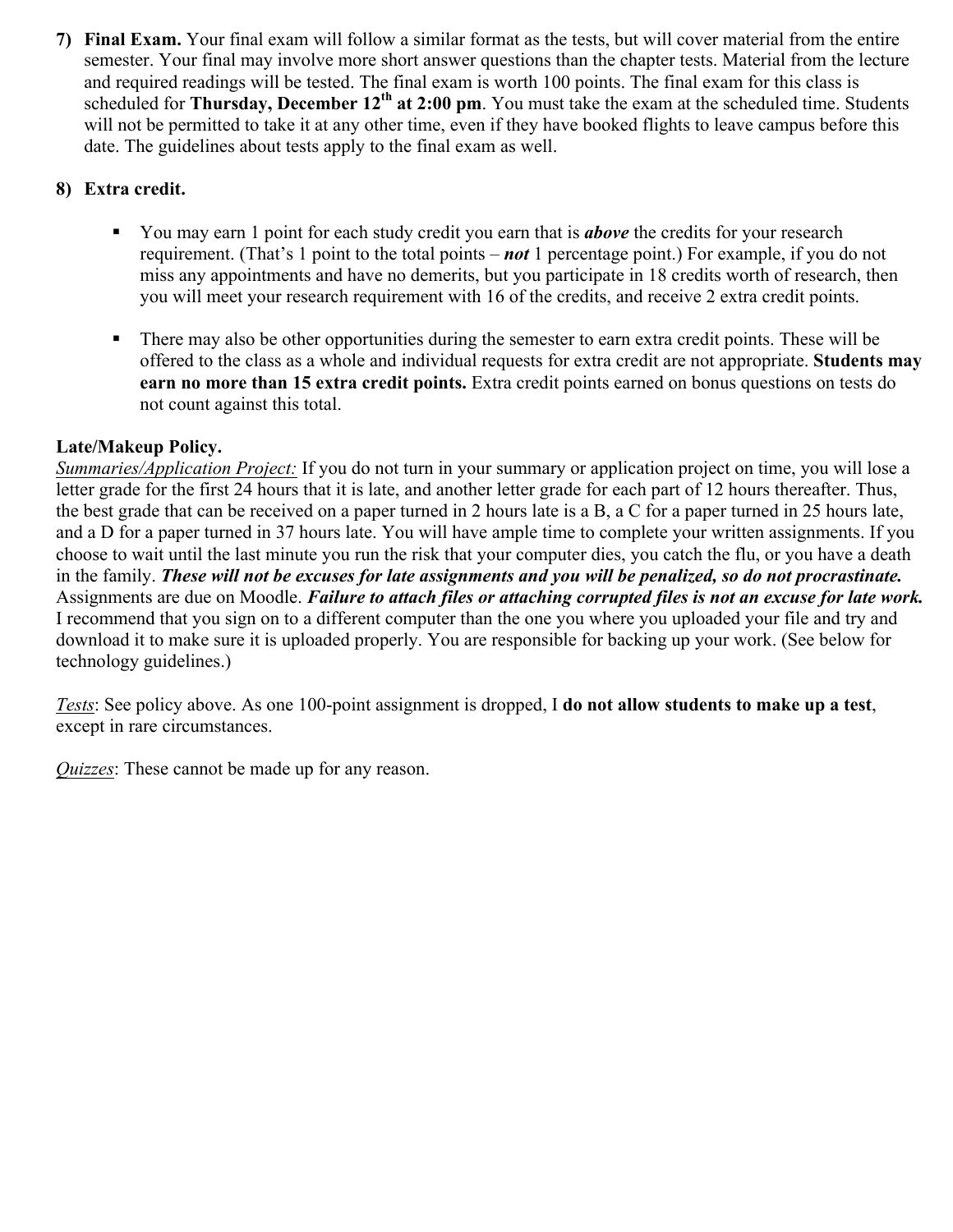| 50 points | A-: 90-93.9%; A: 94-99.9%; A+: 100%     |
|-----------|-----------------------------------------|
| 50 pts    | B-: 80-83.9%; B: 84-86.9%; B+: 87-89.9% |
| 50 pts    | C-: 70-73.9%; C: 74-76.9%; C+: 77-79.9% |
| $500$ pts | D: $65-69.9\%$                          |
| $100$ pts | $F \le 65\%$                            |
|           |                                         |

One 100-point assignment will be dropped (**one** test, attendance/participation/summary, **OR** the final). Your application project will not be dropped, resulting in 650 total points possible.

\*Remember that failure to complete the research requirement in total will result in a grade penalty.

*I do NOT round grades. For example, 79.9999 is a C+, no exceptions. Please note the grading scale—it may be different from other classes you have had.* 

**Office Hour Etiquette:** I am happy to meet with students outside of class, and I encourage you to make an appointment with me if you are having trouble in class or need to meet for another reason. However, I will not tolerate no-shows. If you miss a meeting with me and failed to cancel within 24 hours, in the future, I will only be available to you directly after class. The office hour policy also applies to meetings with the TAs.

**Technology guidelines<sup>1</sup> :** As stated above, technology problems will not excuse late work. Technological problems are a fact of life. They are not considered unforeseen issues. (Your dorm falling into a sinkhole would qualify as "unforeseen"). You need to develop work habits that take potential technological problems into account. These habits will serve you in your career. Start early and save often. Always keep a backup of your work. Carbonite and Backblaze are two services that will automatically back your work up into a cloud. Or you can invest in an external hard drive. Or you can email yourself your work.

Inkless printers, computer viruses, lost flash drives, corrupted files, incompatible formats, WiFi connectivity problems – none of these unfortunate events should be considered an emergency. Take the proper steps to ensure that your work will not be lost forever. Learn the locations and operating hours of all the computer labs on campus. Do not procrastinate.

Know the resources on campus for technical problems with connectivity or Moodle. The Help Desk will need time to assist you. Again, don't procrastinate.

**Grading:**

<sup>&</sup>lt;sup>1</sup> Drawn from material by George H. Williams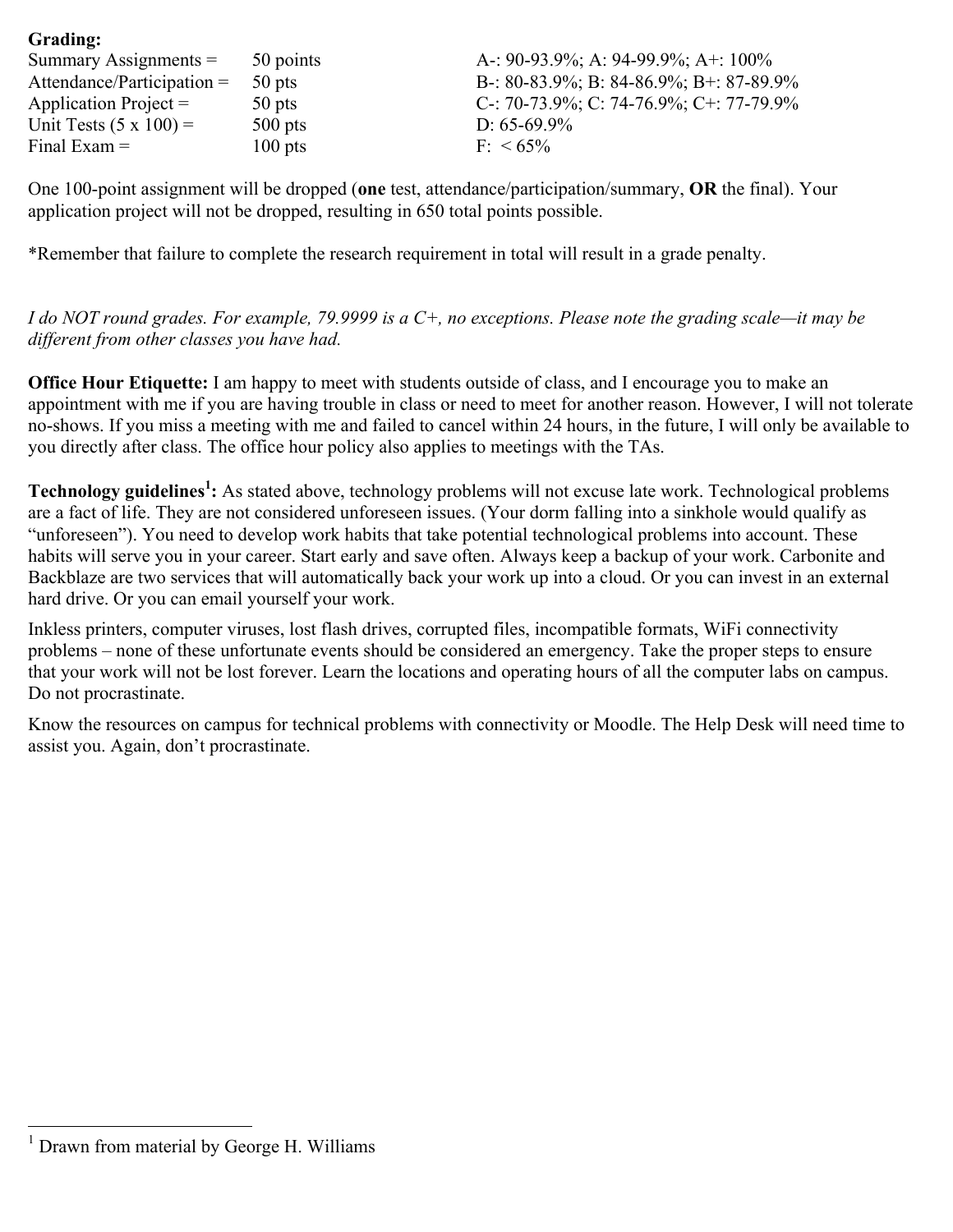## **Email Etiquette:**

Many of you may be familiar with proper email etiquette when engaging in professional communication (like that between professors and students). Others of you may not have had experience with these types of communications, which is why I am including them here.

You are encouraged to contact me via e-mail with any questions that you may have, but I ask that you comply to the following 'house rules': **Check the syllabus and Moodle** *first* to see if your question can be answered. If you ask a question that has already been answered, you will receive an automated reply telling you to find the answer yourself.

Please use appropriate etiquette when you e-mail and I will do the same in return: (a) begin with a greeting; (b) state who you are and which class/section you are in; (c) end with an appropriate signature. Don't forget to use spell-check! *If you fail to adhere to these guidelines, you will receive an automated reply that instructs you to consult these guidelines and to re-send your e-mail.*

Example of appropriate e-mail format:

'Rachael,

My name is [YOUR FULL NAME] and I am in your [NAME OF COURSE]\*. I have a question about  $X$  .... Thanks,

[YOUR NAME]'

\*You don't have to tell me your course after the first few weeks, once I've learned your names.

Example of inappropriate e-mail format resulting in no response (lack of greeting; no personal identification; no reference to course name/section; no signature; spelling errors; inappropriate language):

'So i was wonderign when you were gonna post the notes?'

Proper e-mail etiquette is *extremely* important in that (a) it enables me to be more efficient in helping you because I won't lose time trying to figure out who you are or what you are asking; (b) **it is a vital skill to have in the 'real world.'** Professional relationships necessitate professional e-mail correspondence. Thanks in advance for your cooperation!

### **Academic Honesty:**

All students are expected to conduct themselves with honesty and integrity in this course. The honor code is both a privilege and a responsibility, and you are expected to take it seriously. Suspected infractions, such as plagiarism, fabrication of reports, and cheating will be treated seriously and will be reported. Furthermore, if you are aware of a violation of academic integrity, it is your responsibility to take action.

Learning to think for yourself, assess information judiciously, and speak and write effectively in your own voice is at the heart of a liberal arts education and global citizenship. Treasure and cultivate these skills. Papers and other work, including digital creations, downloaded or copied from other sources, or in which words or ideas belonging to others have been deliberately misrepresented as your own, will receive an automatic F, as they thwart your learning process and damage the integrity of knowledge-discovery. If you have questions about how to find, integrate, and properly cite sources, never hesitate to ask for help.

An excellent place to find help in knowing when and how to cite others' work appropriately can be found on the Libraries page:http://library.earlham.edu/friendly.php?s=academic\_integrity. The site also includes Earlham's full statement on academic integrity and procedures for addressing academic violations of the Student Code of Conduct.

### **Students with Disabilities:**

Students with a documented disability (e.g., physical, learning, psychiatric, visual, hearing, etc.) who need to arrange reasonable classroom accommodations must request accommodation memos from the Academic Enrichment Center and contact their instructors each semester. For greater success, students are strongly encouraged to visit the Academic Enrichment Center within the first two weeks of each semester to begin the process.

http://www.earlham.edu/policies-and-handbooks/academic/policy-on-student-learning-disabilities/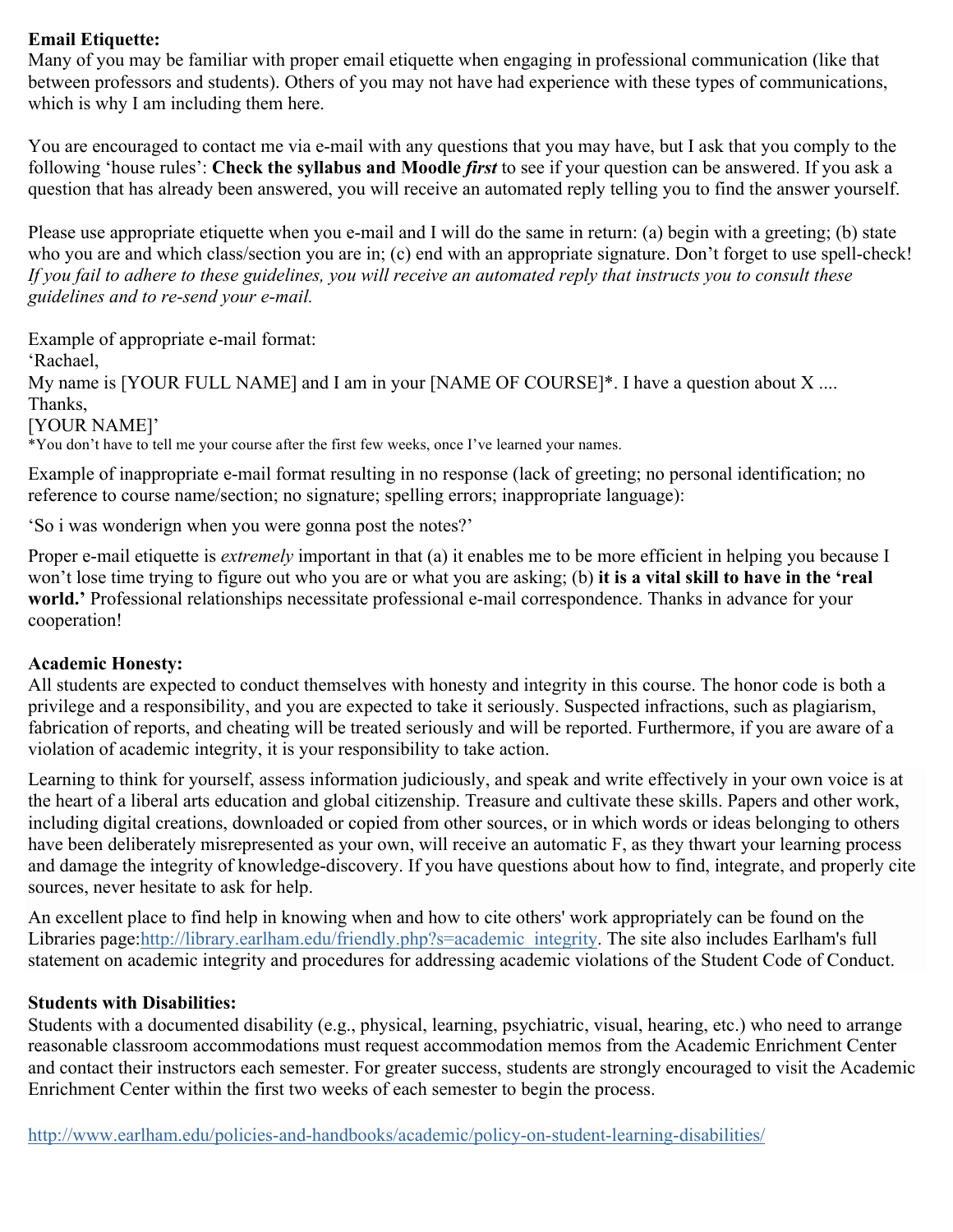# **Schedule of Topics & Assignments**

Please note that this schedule is tentative and may change as circumstances require. *\*Readings are due the first day they are listed.*

| Dates:         | Topic & Reading                                                                                                                                |
|----------------|------------------------------------------------------------------------------------------------------------------------------------------------|
| 1/17           | Topic: Syllabus, What is Psychology?<br>Textbook Reading: Ch. 1, up to "Descriptive Studies"                                                   |
| 1/21           | Topic: Research Methods<br><b>Course Reading: Fraud Controversy</b><br>Optional: Simonsohn (2013)<br>Textbook Reading: Ch 1, remaining chapter |
| 1/24, 1/28     | Topic: Memory<br>Course Reading: Dismukes, 2012<br>Textbook Reading: Ch. 8<br>Practice Quiz in class on 1/28                                   |
| 1/31           | Test, Ch. 1 & 8<br>Current Directions summary due on 2/2 at 11:59 pm                                                                           |
| 2/4, 2/7, 2/11 | Topic: Neurons, Hormones, & the Brain<br>Course Reading: Eisenberger, 2012<br>Textbook Reading: Ch. 4                                          |
| 2/14           | <b>Topic: Emotion</b><br>Course Reading: Leppänen & Nelson, 2012<br>Textbook Reading: Ch. 13                                                   |
| 2/18           | <b>Topic: Consciousness</b><br>Course Reading: Caldwell, 2012<br>Textbook Reading: Ch. 5                                                       |
| 2/21           | <b>No Class, Early Semester Break</b>                                                                                                          |
| 2/25           | <b>Topic: Consciousness</b><br>Practice Quiz in class on 2/25                                                                                  |
| 2/28           | Test, Ch. 4, 5, & 13<br>Current Directions summary due on 3/2 at 11:59 pm<br>First 5 entries of applied project due on 3/4 by 11:59 pm         |
| 3/4, 3/7, 3/11 | <b>Topic:</b> Learning<br>Course Reading: Mather & Lighthall, 2012<br>Textbook Reading: Ch. 9<br>Practice Quiz in class on 3/11                |
| 3/14           | Test, Ch. 9<br>Last day to change mind about research requirement<br>Current Directions summary due on 3/16 at 11:59 pm                        |